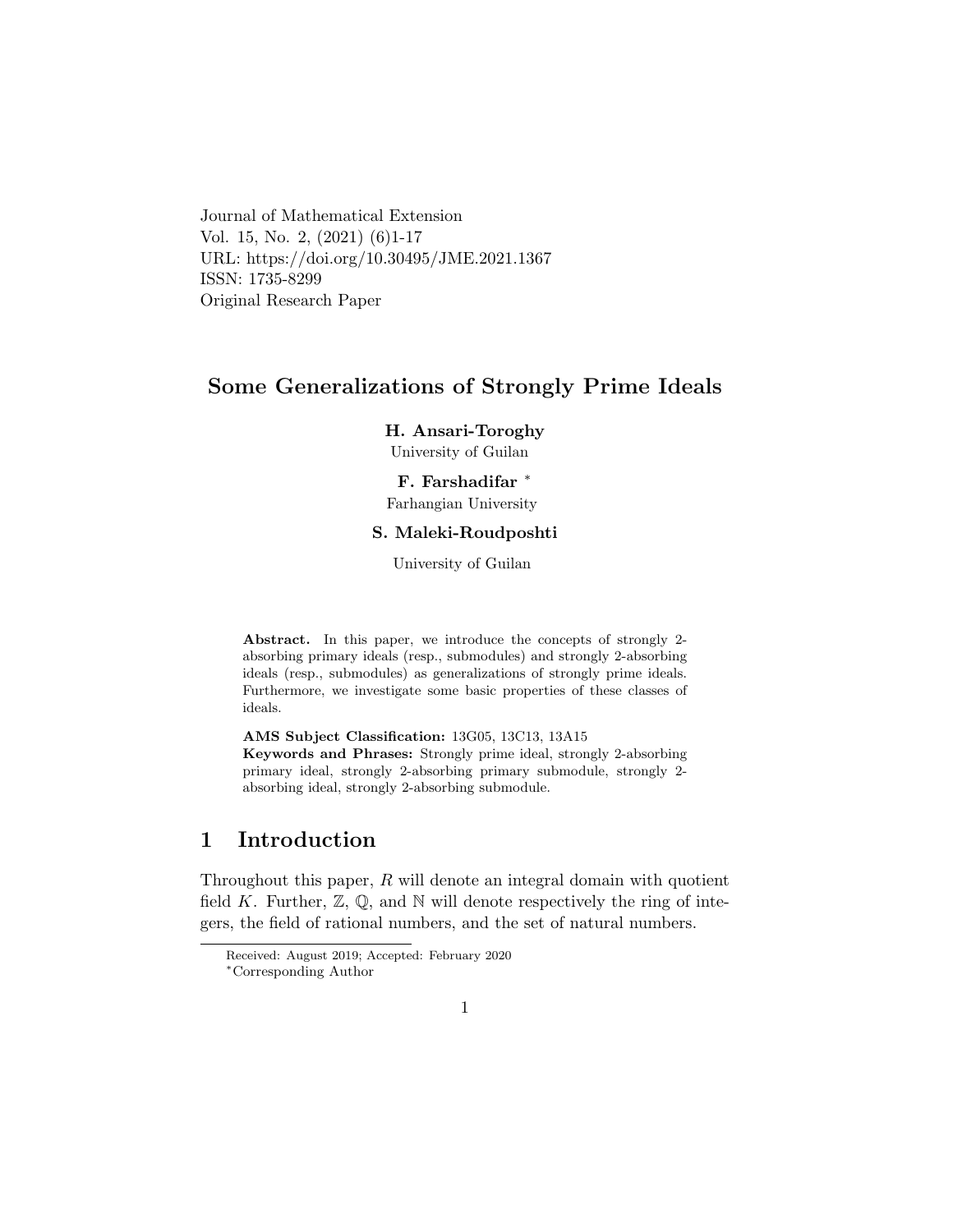A prime ideal I of R is said to be *strongly prime* if, whenever  $xy \in I$ for elements  $x, y \in K$ , then  $x \in I$  or  $y \in I$  [\[8\]](#page-15-0). An ideal I of R is said to be *strongly primary* if, whenever  $xy \in I$  for elements  $x, y \in K$ , then  $x \in I$  or  $y^n \in I$  for some  $n \geq 1$  [\[4\]](#page-15-1).

The concept of 2-absorbing ideals was introduced in [\[3\]](#page-15-2). A proper ideal I of R is said to be a 2-absorbing ideal of R if whenever  $a, b, c \in$ R and abc  $\in I$ , then  $ab \in I$  or  $ac \in I$  or  $bc \in I$ . In [\[5\]](#page-15-3), Badawi, et al. introduced the concept of 2-absorbing primary ideal which is a generalization of primary ideal. A proper ideal  $I$  of  $R$  is called a 2absorbing primary ideal of R if whenever  $a, b, c \in R$  and  $abc \in I$ , then  $ab \in I$  or  $ac \in \sqrt{I}$  or  $bc \in \sqrt{I}$ .

The purpose of this paper is to introduce the concepts of strongly 2 absorbing primary ideals (resp., submodules) and strongly 2-absorbing ideals (resp., submodules) as generalizations of strongly prime ideals. Furthermore, we investigate basic properties of these classes of ideals.

Let  $R$  be an integral domain with quotient field  $K$ . An ideal  $I$  of  $R$ is said to be a *strongly 2-absorbing primary ideal* if, whenever  $xyz \in I$ for elements  $x, y, z \in K$ , we have either  $xy \in I$  or  $(yz)^n \in I$  or  $(xz)^m \in I$ for some  $n, m \in \mathbb{N}$  (Definition [2.1\)](#page-2-0). A 2-absorbing ideal I of R is said to be a *strongly 2-absorbing ideal* if, whenever  $xyz \in I$  for elements  $x, y, z \in K$ , we have either  $xy \in I$  or  $yz \in I$  or  $xz \in I$  (Definition [3.1\)](#page-7-0). Moreover, a submodule  $N$  of an  $R$ -module  $M$  is said to be *strongly 2*absorbing primary (resp., strongly 2-absorbing) if  $(N :_R M)$  is a strongly 2-absorbing primary (resp., strongly 2-absorbing) ideal of R (Definition [2.1](#page-2-0) and [3.1\)](#page-7-0).

Let  $R$  be an integral domain with quotient field  $K$ . In Section 2 of this paper, among other results, we prove that if  $I$  is a strongly primary ideal of R, then I is a strongly 2-absorbing primary ideal of  $R$  (Proposition [2.2\)](#page-2-1). Example [2.3,](#page-3-0) shows that the converse of Proposition [2.2](#page-2-1) is not true in general. In Theorem [2.6,](#page-3-1) we provide a useful characterization for strongly 2-absorbing primary ideals of  $R$ , where  $R$  is a rooty domain. In Theorem [2.8,](#page-4-0) we show that for a strongly 2-absorbing primary ideal I of R:

(a) If J and H are radical ideals of R, then  $JH \subseteq I$  or  $I^2 \subseteq J \cup H$ ;

(b) If  $J$  and  $I$  are prime ideals of  $R$ , then  $J$  and  $I$  are comparable.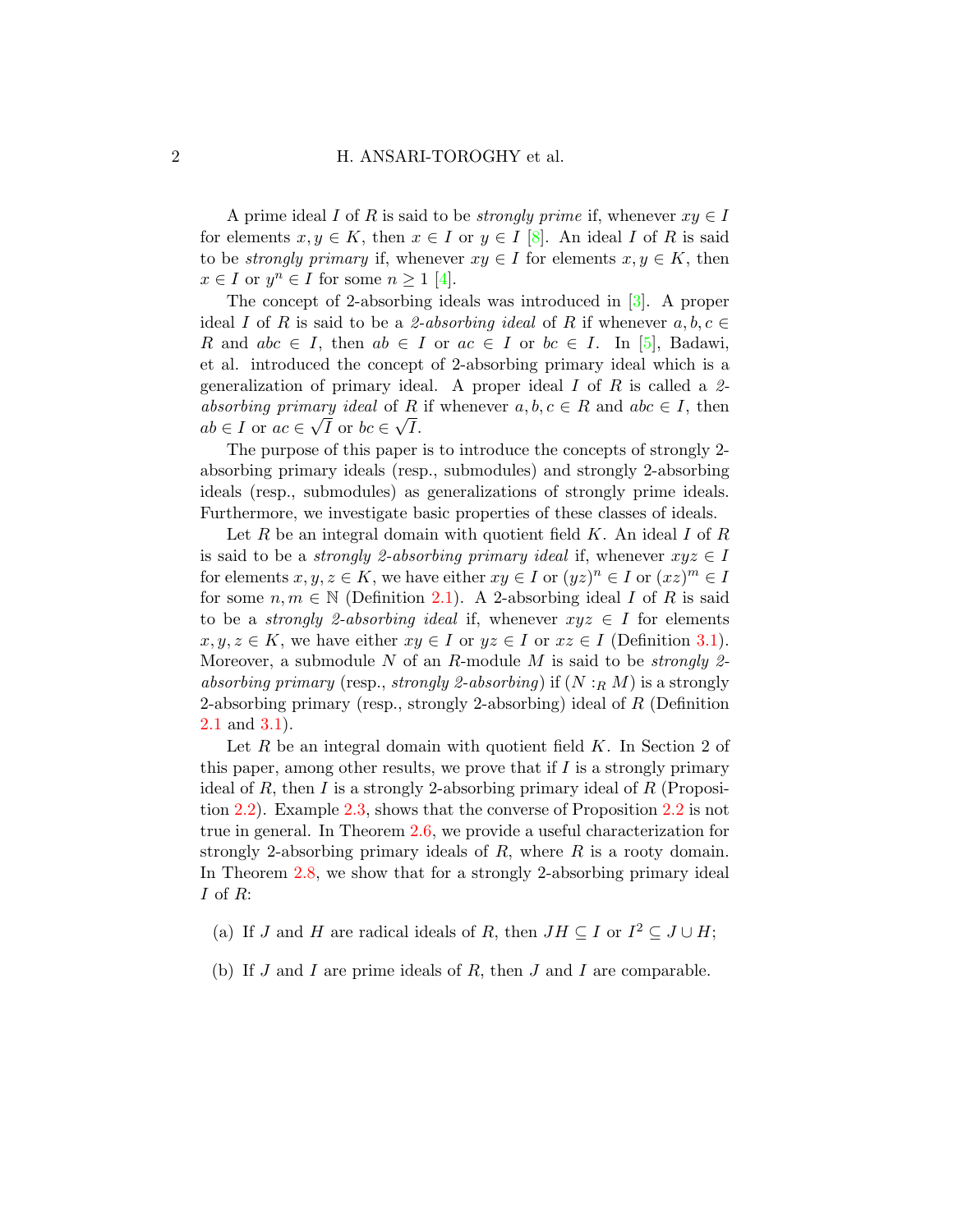Furthermore, it is shown that if  $P$  and  $Q$  are non-zero strongly primary ideals of R, then  $P \cap Q$  is a strongly 2-absorbing primary ideal of R (Theorem [2.10\)](#page-5-0).

In Section 3 of this paper, among other results, we prove that if I is a strongly prime ideal of  $R$ , then  $I$  is a strongly 2-absorbing ideal of R (Proposition [3.2\)](#page-7-1). But the converse of Proposition [3.2](#page-7-1) is not true in general (Proposition [3.5,](#page-8-0) Example [3.6,](#page-8-1) and Example [3.7\)](#page-9-0). In Theorem [3.3,](#page-7-2) we provide a useful characterization for a strongly 2-absorbing ideal of R. Also, we see that if P and Q are non-zero strongly prime ideals of R, then  $P \cap Q$  is a strongly 2-absorbing ideal of R (Theorem [3.16\)](#page-10-0). Finally, it is proved that if  $M$  is a Noetherian  $R$ -module, then  $M$  contains a finite number of minimal strongly 2-absorbing submodules (Theorem [3.29\)](#page-14-0).

# 2 Strongly 2-absorbing Primary Ideals and Submodules

<span id="page-2-0"></span>**Definition 2.1.** Let R be an integral domain with quotient field  $K$ . We say that an ideal  $I$  of  $R$  is a *strongly 2-absorbing primary ideal* if, whenever  $xyz \in I$  for elements  $x, y, z \in K$ , we have either  $xy \in I$ or  $(yz)^n \in I$  or  $(xz)^m \in I$  for some  $n, m \in \mathbb{N}$ . Also, we say that a submodule N of an R-module M is a *strongly 2-absorbing primary* if,  $(N:_{R} M)$  is a strongly 2-absorbing primary ideal of R.

<span id="page-2-1"></span>**Proposition 2.2.** Let R be an integral domain with quotient field K and let  $I$  be a strongly primary ideal of  $R$ . Then  $I$  is a strongly 2absorbing primary ideal of R.

**Proof.** Let  $xyz \in I$  for some  $x, y, z \in K$ . Then by assumption, either  $xy \in I$  or  $z^n \in I$  for some  $n \geq 1$ . If  $xy \in I$ , then we are done. If  $z^n \in I$ , then  $(zx)^n (zy)^n = (zxy)^n z^n \in I$ . Thus again by assumption, either  $(zx)^n \in I$  or  $(yz)^{ns} \in I$  for some  $s \ge 1$  as desired.  $\square$ 

Recall that a discrete valuation ring (DVR) is a principal ideal domain (PID) with exactly one non-zero maximal ideal.

The following example shows that the converse of Proposition [2.2](#page-2-1) is not true in general.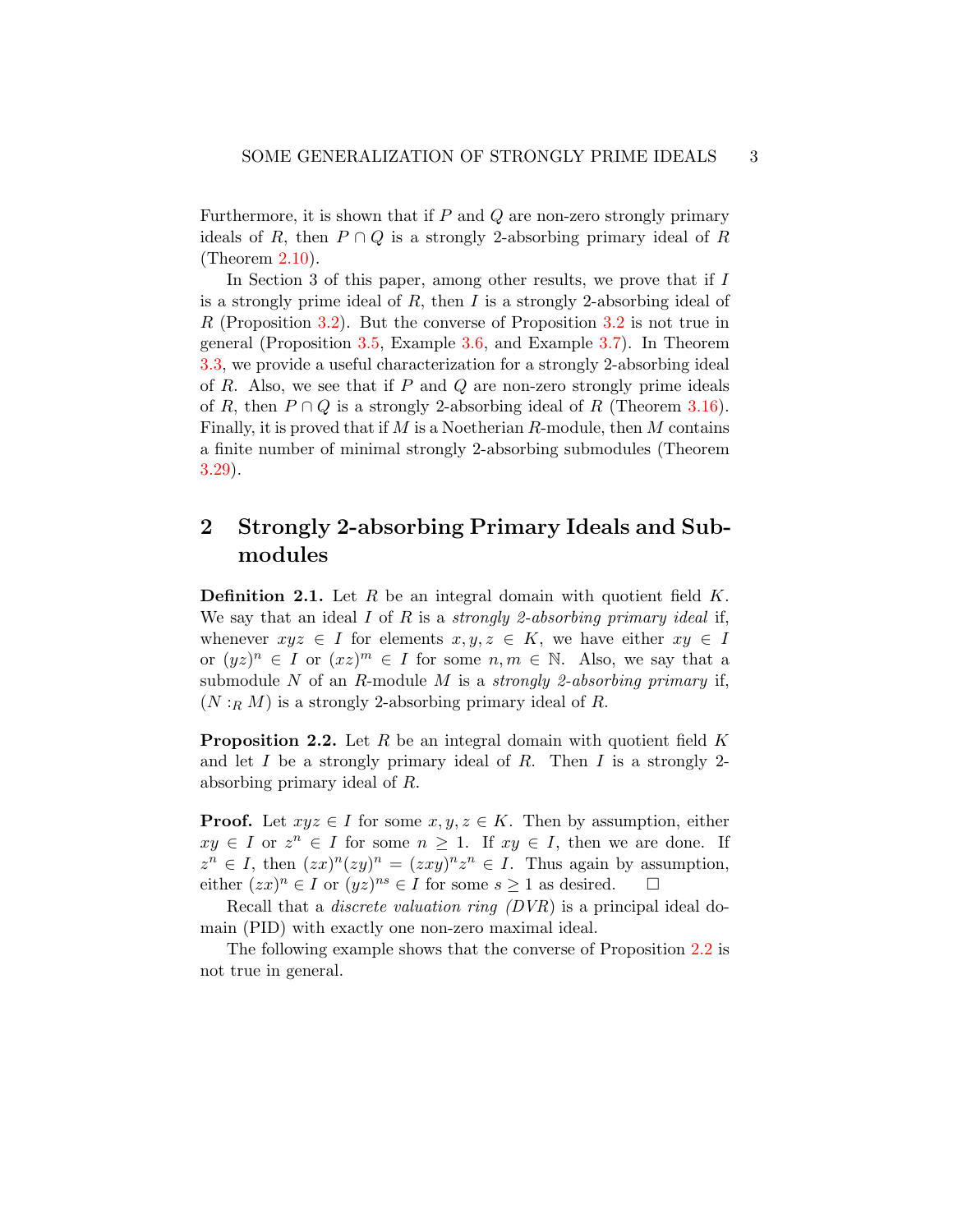<span id="page-3-0"></span>Example 2.3. Let K be a field of characteristic 2 and assume that  $I = (X^2)K[[X^2, X^3]],$  where  $K[[X^2, X^3]]$  is the ring of formal power series over the indeterminates  $X^2$  and  $X^3$ . By considering the elements  $X^3$  and  $1/X$  in the quotient field  $K((X))$ , it is clear that I is not strongly primary. Now, let  $fgh \in I$ , where  $f, g, h \in K((X))$ . Then there exist units u, v, w of the DVR K[[X]] and integers  $\alpha$ ,  $\beta$ ,  $\gamma$  for which  $f = uX^{\alpha}$ ,  $g = vX^{\beta}$ , and  $h = wX^{\gamma}$ . Then  $fgh \in I$  implies that  $\alpha + \beta + \gamma \geq 2$ ; hence,  $(\beta + \gamma) + (\alpha + \gamma) + (\alpha + \beta) \ge 4$ . Now, if one of  $\beta + \gamma$  or  $\alpha + \gamma$ is at least one, then correspondingly either  $(gh)^2 \in I$  or  $(fh)^2 \in I$ . On the other hand, if both  $\beta + \gamma$  and  $\alpha + \gamma$  are at most 0, then  $\alpha + \beta \ge 4$ . However, this would mean that  $fg \in I$ . Therefore, I must be a strongly 2-absorbing primary ideal of  $K[[X^2, X^3]].$ 

Remark 2.4. Clearly, every proper strongly 2-absorbing primary ideal of R is a 2-absorbing primary ideal of R. But the converse is not true in general. Because for example, if we consider the integral domain  $\mathbb{Z}$ , then  $K = \mathbb{Q}$  and  $(35/3)(15/2)(4/7) = 50 \in 50\mathbb{Z}$  implies that  $50\mathbb{Z}$  is not a strongly 2-absorbing primary ideal of Z. But 50Z is a 2-absorbing primary ideal of  $\mathbb{Z}$  by [\[5,](#page-15-3) Example 2.17].

**Notation 2.5.** For a subset S of R, we define  $E(S)$  by

$$
E(S) = \{ x \in K : x^n \notin S \text{ for each } n \ge 1 \}.
$$

Let  $R$  be an integral domain with quotient field  $K$ . An ideal  $I$  of R is called *strongly radical* if whenever  $x \in K$  satisfies  $x^n \in I$  for some  $n \geq 1$ , then  $x \in I$  [\[1\]](#page-15-4).

Following  $[9]$ , an integral domain R is called *rooty* if each radical ideal of R is strongly radical (equivalently, each prime ideal of R is strongly radical. Thus valuation domains are rooty domains [\[2\]](#page-15-6)).

<span id="page-3-1"></span>**Theorem 2.6.** Let R be an integral domain with quotient field K and let  $I$  be an ideal of  $R$ . Consider the following statements:

- (a) I is a 2-absorbing primary ideal of R and for each  $x, y \in K$  with  $xy \notin I$  we have  $x^{-1}I \cap E(I) = \emptyset$  or  $y^{-1}I \cap E(I) = \emptyset$ .
- (b) I is a strongly 2-absorbing primary ideal of R.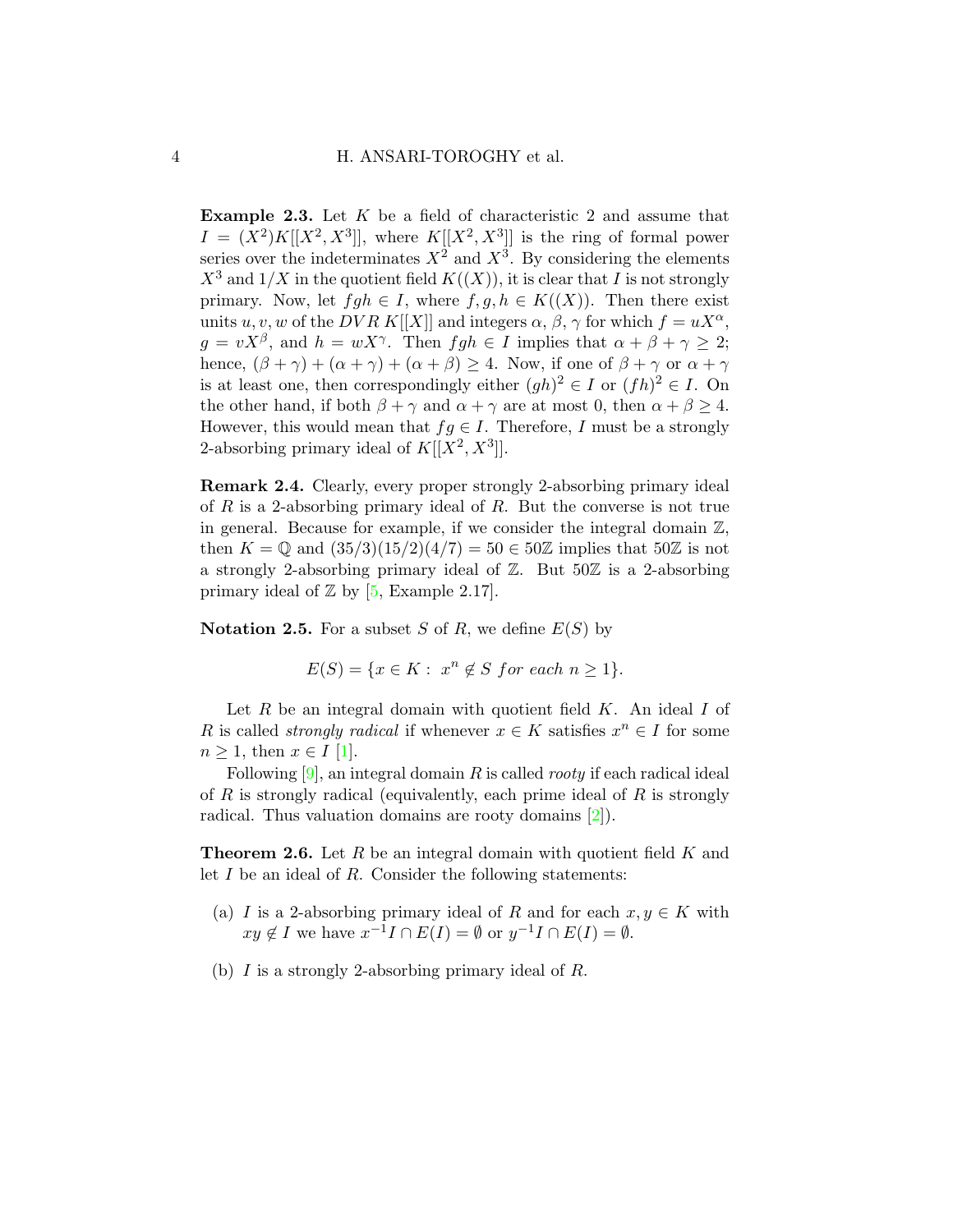Then  $(a) \Rightarrow (b)$ . Moreover, if  $K \setminus E(I)$  is closed under addition (in particular, if R is rooty), then  $(b) \Rightarrow (a)$ .

**Proof.** (a)  $\Rightarrow$  (b) Let  $xyz \in I$  for some  $x, y, z \in K$  and  $xy \notin I$ . Then by part (a), either  $x^{-1}I \cap E(I) = \emptyset$  or  $y^{-1}I \cap E(I) = \emptyset$ . If  $x^{-1}I \cap E(I) = \emptyset$ , then  $yz = yzxx^{-1} = (yzx)x^{-1} \in x^{-1}I$  implies that  $(yz)^n \in I$  for some  $n \geq 1$ . Similarly, if  $y^{-1}I \cap E(I) = \emptyset$ , then we have  $(xz)^m \in I$  for some  $m > 1$ , as needed.

 $(b) \Rightarrow (a)$  Assume on the contrary that  $x, y \in K$  with  $xy \notin I$  and  $x^{-1}I \cap E(I) \neq \emptyset$  and  $y^{-1}I \cap E(I) \neq \emptyset$ . Then there exist  $a, b \in I$  such that  $x^{-1}a \in E(I)$  and  $y^{-1}b \in E(I)$ . Now as I is a strongly 2-absorbing primary ideal of R, we have  $(x)(y)(x^{-1}y^{-1}a) = a \in I$  implies that  $(y^{-1}a)^n \in I$  for some  $n \geq 1$ . In a similar way we have  $(x^{-1}b)^m \in I$  for some  $m \geq 1$ . On the other hand,

$$
a + b = (x)(y)(x^{-1}y^{-1}(a+b)) \in I
$$

implies that either  $xy \in I$  or  $(x^{-1}(a+b))^s \in I$  or  $(y^{-1}(a+b))^t \in I$ . Therefore, as  $K \setminus E(I)$  is closed under addition, either  $xy \in I$  or  $x^{-1}a \notin$  $E(I)$  or  $y^{-1}b \notin E(I)$ , which is a contradiction.  $\square$ 

**Theorem 2.7.** Let  $R$  be an integral domain with quotient field  $K$  and I be an ideal of R. Consider the following:

- (a) If  $xyz \in I$  for elements  $x, y, z \in K$ , we have either  $xy \in I$  or  $yz \in \sqrt{I}$  or  $xz \in \sqrt{I}$ .
- (b) If  $xyz \in I$  for elements  $x, y, z \in K$ , we have either  $xy \in I$  or  $(yz)^n \in I$  or  $(xz)^m \in I$  for some  $n, m \ge 1$  (i.e., I is a strongly 2-absorbing primary ideal of  $R$ ).

Then  $(a) \Rightarrow (b)$ . Moreover, if R is a rooty domain, then  $(b) \Rightarrow (a)$ .

**Proof.** (a)  $\Rightarrow$  (b) This is clear.

 $(b) \Rightarrow (a)$  Let  $xyz \in I$  for elements  $x, y, z \in K$ . If  $xy \notin I$ , then we have either  $(yz)^n \in I$  or  $(xz)^m \in I$  for some  $n, m \ge 1$  by part (b). Since R is a rooty domain,  $yz \in \sqrt{I}$  or  $xz \in \sqrt{I}$ , as needed.  $\square$ 

<span id="page-4-0"></span>**Theorem 2.8.** Let  $R$  be an integral domain with quotient field  $K$  and let I be a strongly 2-absorbing primary ideal of R. Then we have the following: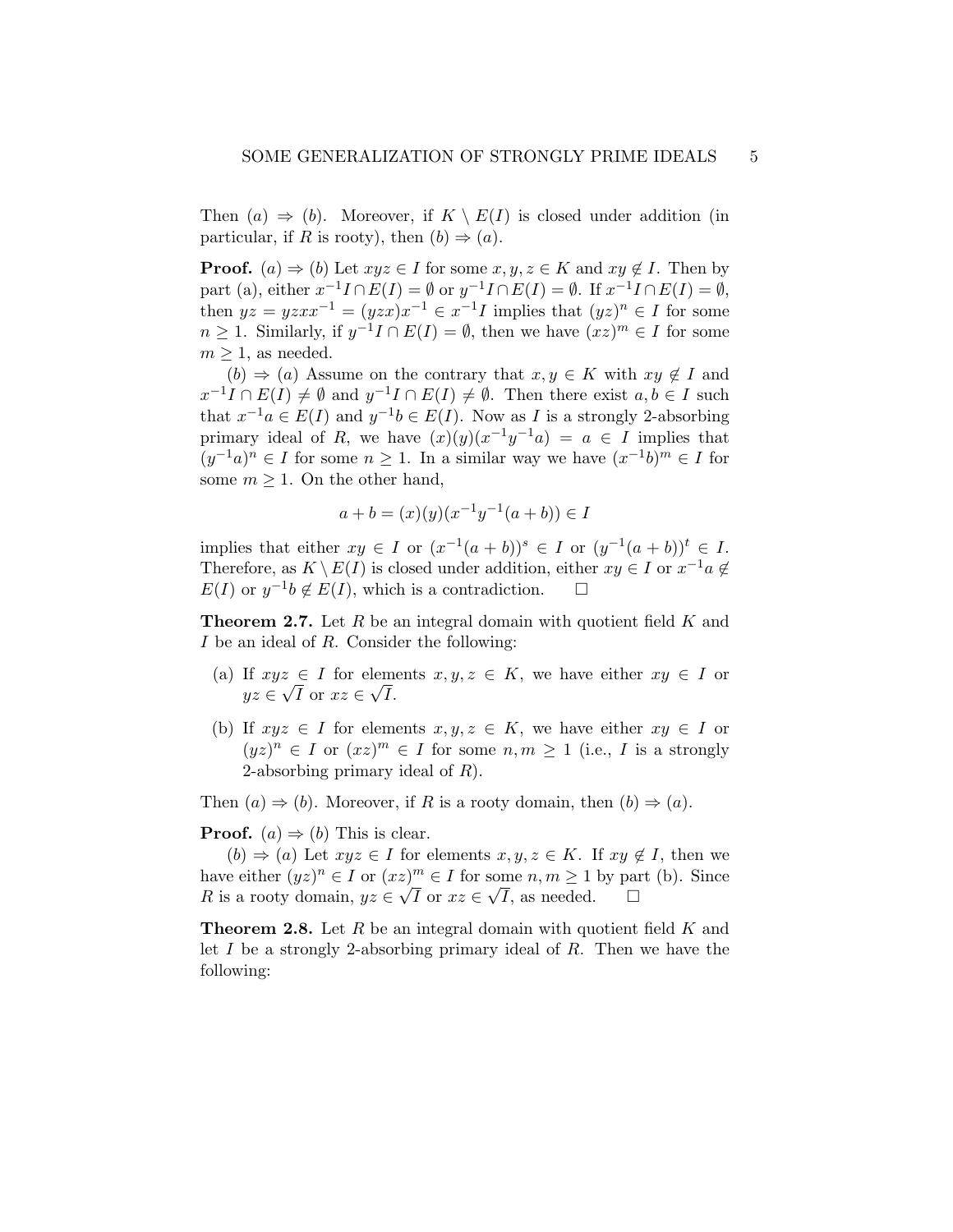(a) If J and H are radical ideals of R, then  $JH \subseteq I$  or  $I^2 \subseteq J \cup H$ .

(b) If  $J$  and  $I$  are prime ideals of  $R$ , then  $J$  and  $I$  are comparable.

**Proof.** (a) Suppose that J and H are radical ideals of R such that  $JH \nsubseteq I$ . Then there exist  $a \in J$  and  $b \in H$  such that  $ab \in JH \setminus I$ . Let  $x, y \in I$ . Then  $(xy/ab)(a/x)(b/1) \in I$  implies that either  $(a/x)(b/1) \in I$ or  $((xy/ab)(a/x))^n \in I$  or  $((xy/ab)(b/1))^m \in I$  for some  $n, m \geq 1$ . Thus either  $x(ab/x) \in xR \subseteq I$  or  $(b(y/b))^n \in b^nI \subseteq b^nR \subseteq H$  or  $(a(xy/a))^m \in a^m I \subseteq a^m R \subseteq J$ . Hence, either  $ab \in I$  or  $y^n \in H$  or  $(xy)^m \in J$ . Since  $ab \notin I$ , we have either  $y \in \sqrt{H} = H$  or  $xy \in \sqrt{J} = J$ . Therefore,  $xy \in J \cup H$ . This implies that  $I^2 \subseteq J \cup H$ , as desired.

(b) The result follows from the fact that  $J^2 \subseteq I$  or  $I^2 \subseteq J$  by part  $(a)$ .  $\square$ 

**Corollary 2.9.** Let R be an integral domain with quotient field K and  $Q$  be a maximal ideal of  $R$ . If  $Q$  is a strongly 2-absorbing primary ideal of R, then R is a local ring with maximal ideal  $Q$ .

**Proof.** It follows from Theorem [2.8.](#page-4-0)  $\Box$ 

<span id="page-5-0"></span>**Theorem 2.10.** Let R be an integral domain with quotient field K and let P and Q be nonzero strongly primary ideals of R. Then  $P \cap Q$  is a strongly 2-absorbing primary ideal of  $R$ . In particular, if  $N_1$ ,  $N_2$  are two strongly primary submodules of an R-module M, then  $N_1 \cap N_2$  is a strongly 2-absorbing primary submodule of M.

**Proof.** Suppose  $(xy)z \in P \cap Q$  and  $x, y, z \in K$ . Then  $(xy)z \in P$  and  $(xy)z \in Q$ . Since P is strongly primary, so either  $xy \in P$  or  $z^n \in P$ for some  $n \geq 1$ . If  $xy \in P$ , then either  $x \in P$  or  $y^m \in P$  for some  $m \geq 1$ . Similarly,  $x \in Q$  or  $y^t \in Q$  or  $z^s \in Q$  for some  $s, t \geq 1$ . First assume that  $x \in P$  and  $x \in Q$ . Then  $(xy)y^{-1} = x \in P$  implies that  $xy \in P$  or  $(y^{-1})^h \in P$  for some  $h \ge 1$ . Similarly,  $xy \in Q$  or  $(y^{-1})^g \in Q$  for some  $g \ge 1$ . If  $(y^{-1})^g \in Q \subseteq R$  or  $(y^{-1})^h \in P \subseteq R$ , then  $(xz)^h = (xyz)^h (y^{-1})^h \in P \cap Q$  or  $(xz)^g = (xyz)^g (y^{-1})^g \in P \cap Q$ by definition of an ideal. Otherwise,  $xy \in P \cap Q$  as requested. If the statements above lead to different elements in  $P$  and  $Q$ , we still have that the intersection is strongly 2-absorbing primary. For example, if  $z^n \in P$  and  $y^t \in Q$ , then clearly  $(zy)^{nt} \in P$  and  $(zy)^{nt} \in Q$  by definition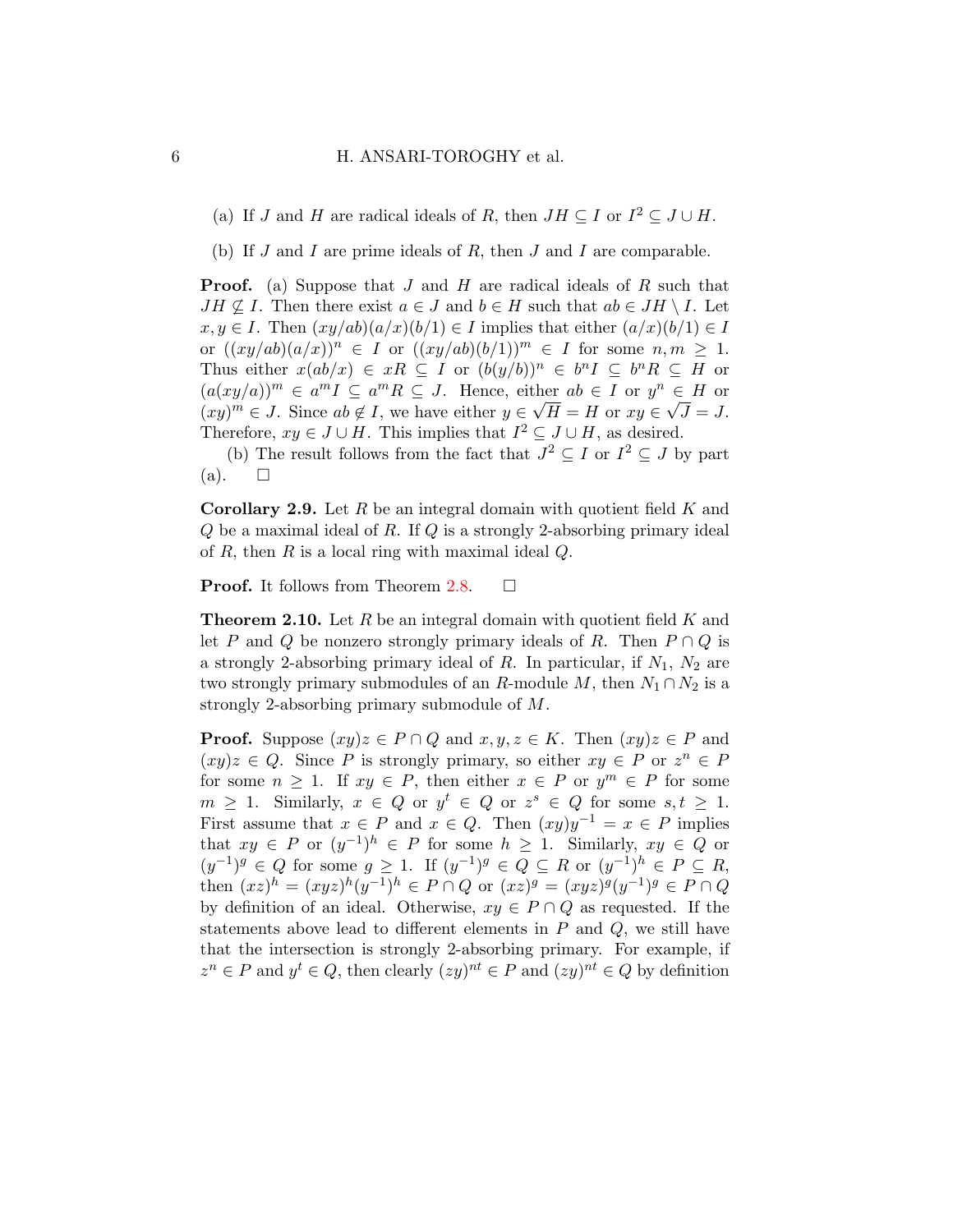of an ideal, thus  $(zy)^{nt} \in P \cap Q$ . Now the last statement follows from the fact that  $(N_1 \cap N_2 :_R M) = (N_1 :_R M) \cap (N_2 :_R M)$ .  $\Box$ 

<span id="page-6-0"></span>**Proposition 2.11.** Let  $R$  be an integral domain with quotient field K and S be a multiplicatively closed subset of R. If I is a strongly 2-absorbing primary ideal of R such that  $S \cap I = \emptyset$ , then  $S^{-1}I$  is a strongly 2-absorbing primary ideal of  $S^{-1}R$ .

**Proof.** Assume that  $a, b, c \in K$  such that  $abc \in S^{-1}I$ . Then there exists  $s \in S$  such that  $(sa)(b)c = sabc \in I$ . Since I is a strongly 2-absorbing primary ideal of R, this implies that either  $(sa)c \in I$  or  $((b)c)^n = (bc)^n \in I$  or  $((sa)(b))^m = (sab)^m \in I$  for some  $n, m \ge 1$ . Thus  $ac = (sa)c/s \in s^{-1}I$  or  $(bc)^n = ((b)c/1)^n \in s^{-1}I$  or  $(ab)^m =$  $((sa)(b)/s)^m \in s^{-1}I$ , as needed.  $\square$ 

**Corollary 2.12.** Let R be an integral domain with quotient field  $K$ , N be submodule of a finitely generated R-module M, and let S be a multiplicatively closed subset of  $R$ . If  $N$  is a strongly 2-absorbing primary submodule and  $(N :_R M) \cap S = \emptyset$ , then  $S^{-1}N$  is a strongly 2-absorbing primary  $S^{-1}R$ -submodule of  $S^{-1}M$ .

**Proof.** As M is finitely generated,  $(S^{-1}N :_{S^{-1}R} S^{-1}M) = S^{-1}(N :_{R}$  $M$ ) by [\[10,](#page-15-7) Lemma 9.12]. Now the result follows from Proposition [2.11.](#page-6-0)  $\Box$ 

<span id="page-6-1"></span>**Proposition 2.13.** Let  $R$  be an integral domain with quotient field K and M be an R-module. Let N be a strongly 2-absorbing primary submodule of  $M$ . Then we have the following.

- (a) If  $r \in K$  such that  $r^{-1} \in R$ , then  $(N :_M r)$  is a strongly 2-absorbing primary submodule of M.
- (b) If  $f : M \to \hat{M}$  is a monomorphism of R-modules, then N is a strongly 2-absorbing primary submodule of M if and only if  $f(N)$ is a strongly 2-absorbing primary submodule of  $f(M)$ .

**Proof.** (a) Let  $xyz \in ((N :_M r) :_R M)$  for some  $x, y, z \in K$ . Then  $rxyz \in (N:_{R} M)$ . Thus as N is a strongly 2-absorbing primary submodule, either  $rxy \in (N :_R M)$  or  $(rxz)^n \in (N :_R M)$  or  $(yz)^m \in (N :_R M)$ for some  $n, m \geq 1$ . Hence either  $xy = r^{-1}rxy \in r^{-1}(N :_R M) \subseteq$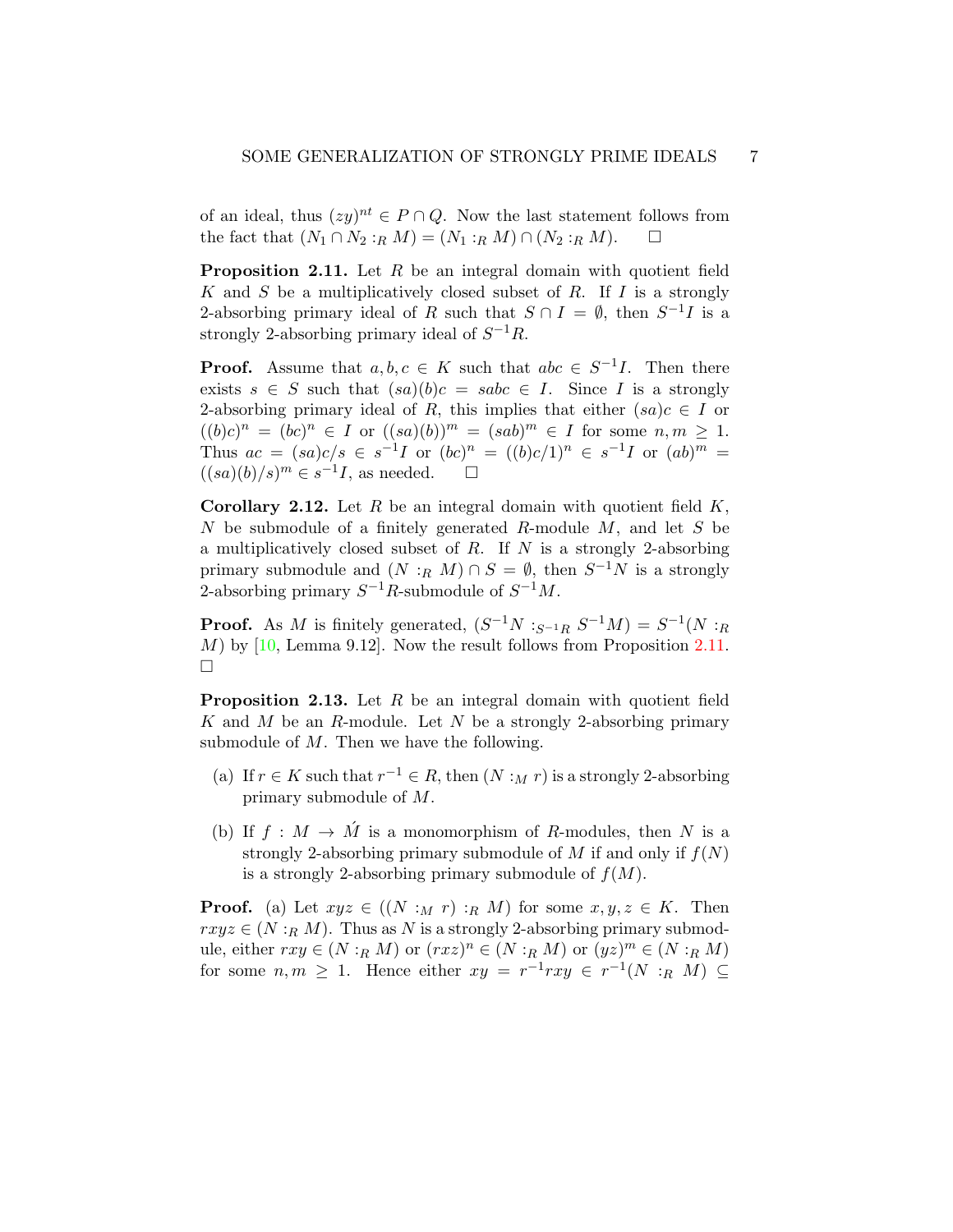$(N:_{R} M)$  or  $(xz)^{n} = (r^{-1}rxz)^{n} \in r^{-1}(N:_{R} M) \subseteq (N:_{R} M)$  or  $(yz)^m \in (N :_R M)$ , as needed.

(b) This follows from the fact that  $(N :_R M) = (f(N) :_R f(M)).$  $\Box$ 

# 3 Strongly 2-absorbing Ideals and Submodules

<span id="page-7-0"></span>**Definition 3.1.** Let  $R$  be an integral domain with quotient field  $K$ . We say that a 2-absorbing ideal  $I$  of  $R$  is a *strongly 2-absorbing ideal* if, whenever  $xyz \in I$  for elements  $x, y, z \in K$ , we have either  $xy \in I$  or  $yz \in I$  or  $xz \in I$ . Also, we say that a submodule N of an R-module M is strongly 2-absorbing if  $(N :_R M)$  is a strongly 2-absorbing ideal of R.

<span id="page-7-1"></span>**Proposition 3.2.** Let R be an integral domain with quotient field K and let I be a strongly prime ideal of R. Then I is a strongly 2-absorbing ideal of R.

**Proof.** Let  $xyz \in I$  for some  $x, y, z \in K$ . Then by assumption, either  $xy \in I$  or  $z \in I$ . If  $xy \in I$ , then we are done. If  $z \in I$ , then  $zxyz \in I$ . Thus again by assumption, either  $zx \in I$  or  $yz \in I$  as desired.  $\square$ 

The following theorem is a characterization for a strongly 2-absorbing ideal of R.

<span id="page-7-2"></span>**Theorem 3.3.** Let R be an integral domain with quotient field K and let  $I$  be an ideal of  $R$ . Then the following statements are equivalent:

- (a)  $I$  is a strongly 2-absorbing ideal of  $R$ ;
- (b) For each  $x, y \in K$  with  $xy \notin I$  we have either  $x^{-1}I \subseteq I$  or  $y^{-1}I \subseteq I$ I.

**Proof.** (a)  $\Rightarrow$  (b) Assume on the contrary that  $x, y \in K$  with  $xy \notin I$ and neither  $x^{-1}I \nsubseteq I$  nor  $y^{-1}I \nsubseteq I$ . Then there exist  $a, b \in I$  such that  $x^{-1}a \notin I$  and  $y^{-1}b \notin I$ . Now as I is a strongly 2-absorbing ideal of R, we have  $(x)(y)(x^{-1}y^{-1}a) = a \in I$  implies that  $y^{-1}a \in I$ . In the similar way we have  $x^{-1}b \in I$ . On the other hand,

$$
a + b = (x)(y)(x^{-1}y^{-1}(a+b)) \in I
$$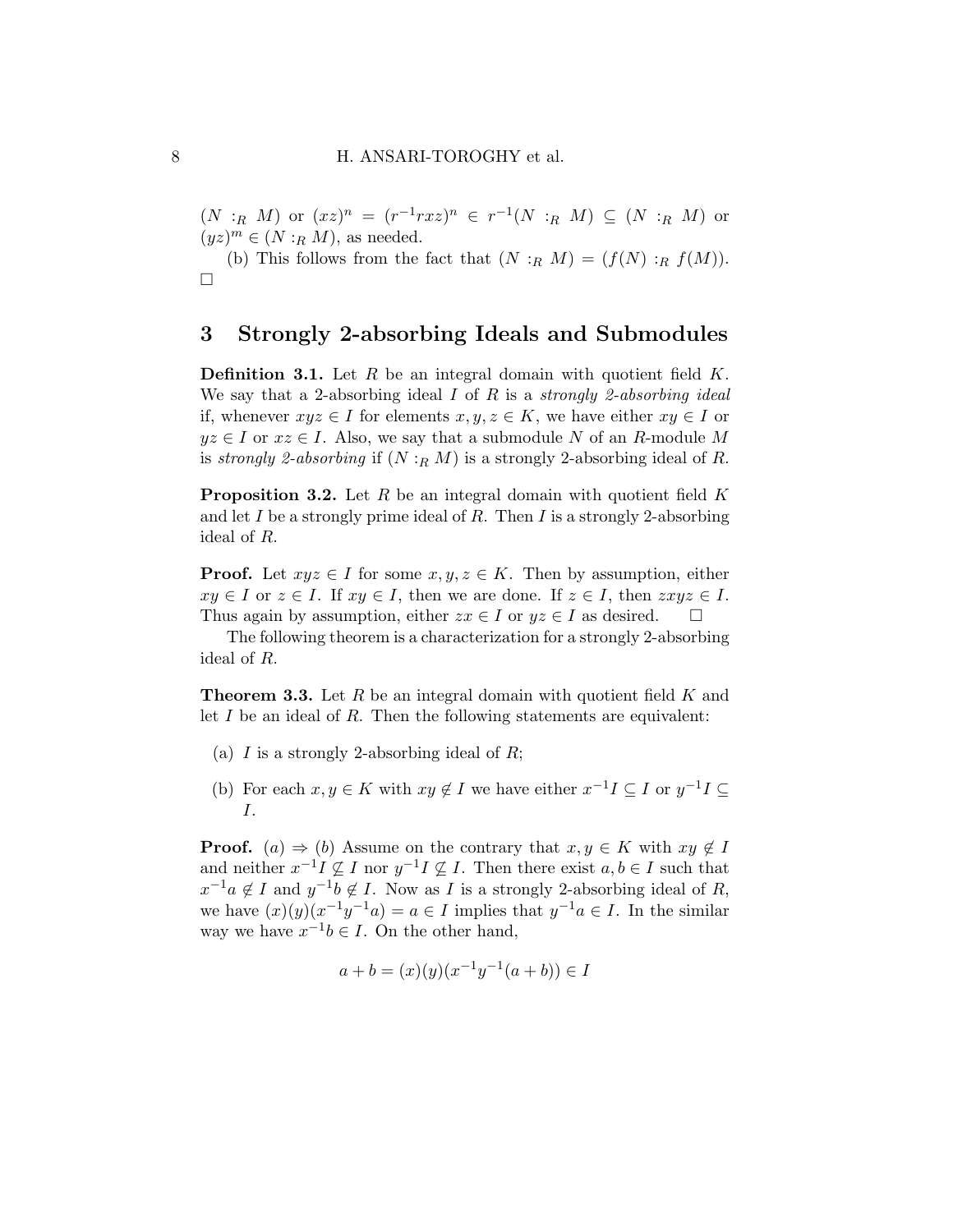implies that either  $xy \in I$  or  $x^{-1}(a+b) \in I$  or  $y^{-1}(a+b) \in I$ . Therefore, either  $xy \in I$  or  $x^{-1}a \in I$  or  $y^{-1}b \in I$ , a contradiction.

 $(b) \Rightarrow (a)$  Let  $xyz \in I$  for some  $x, y, z \in K$ . If  $xy \in I$ ,  $xz \in I$ , and  $yz \in I$ , then we are done. So suppose without loss of generality that  $xy \notin I$ . Then by part (b), either  $x^{-1}I \subseteq I$  or  $y^{-1}I \subseteq I$ . If  $x^{-1}I \subseteq I$ , then  $yz = yzxx^{-1} = (yzx)x^{-1} \in x^{-1}I \subseteq I$ . Similarly, if  $y^{-1}I \subseteq I$ , then we have  $xz \in I$ , as desired.  $\square$ 

**Corollary 3.4.** Let  $R$  be an integral domain with quotient field  $K$  and let I be a strongly 2-absorbing ideal of R. Then for each  $x, y \in K$  with  $xy \notin I$  we have either  $I \subseteq Rx$  or  $I \subseteq Ry$ .

**Proof.** Let  $x, y \in K$  with  $xy \notin I$ . Then by Theorem [3.3](#page-7-2)  $(a) \Rightarrow (b)$ , we have either  $x^{-1}I \subseteq I$  or  $y^{-1}I \subseteq I$ . Thus either  $I \subseteq I_x \subseteq Rx$  or  $I \subseteq I_x \subseteq Ry$ .

Proposition [3.5,](#page-8-0) Example [3.6,](#page-8-1) and Example [3.7](#page-9-0) show that the converse of Proposition [3.2](#page-7-1) is not true in general.

<span id="page-8-0"></span>**Proposition 3.5.** Let  $R$  be an integral domain with a prime ideal  $P$ such that there exists a discrete valuation overring  $(V, Q)$  of R centered at P (that is,  $Q \cap R = P$ ), where  $Q = xV$ . Suppose that  $ux^k \in P$  for all units u of V and natural numbers  $k \geq 2$ , but there is no unit u of V for which  $ux \in P$ . Then P is a strongly 2-absorbing ideal of R that is not a strongly prime ideal.

**Proof.** The fact that  $P$  is not a strongly prime ideal of  $R$  is immediate from the fact that  $x^2 \in P$ , but  $x \notin P$ , by assumption. Now, since P is a prime ideal of  $R$ , it is necessarily a 2-absorbing ideal of  $R$ . Let y and z be elements of the quotient field of R for which  $yz \notin P$ . By Theorem [3.3,](#page-7-2) it suffices to show that either  $y^{-1}P \subseteq P$  or  $z^{-1}P \subseteq P$ . Observe that there exist units u and v of V and integers  $\alpha$  and  $\beta$  for which  $y = ux^{\alpha}$  and  $z = vx^{\beta}$ . Since  $yz \notin P$ , it must be the case that  $\alpha + \beta \leq 1$ . However, this means that either  $\alpha \leq 0$  or  $\beta \leq 0$ . As such, either  $-\alpha + \gamma \geq 2$  or  $-\beta + \gamma \geq 2$  for all integers  $\gamma \geq 2$ , from which it follows that either  $y^{-1}P \subseteq P$  or  $z^{-1}P \subseteq P$  as needed.  $\Box$ 

<span id="page-8-1"></span>**Example 3.6.** If K is a field, then the ideal  $(X^2, X^3)$  in  $K[[X^2, X^3]]$ the ring of formal power series in the indeterminates  $X^2$  and  $X^3$  over K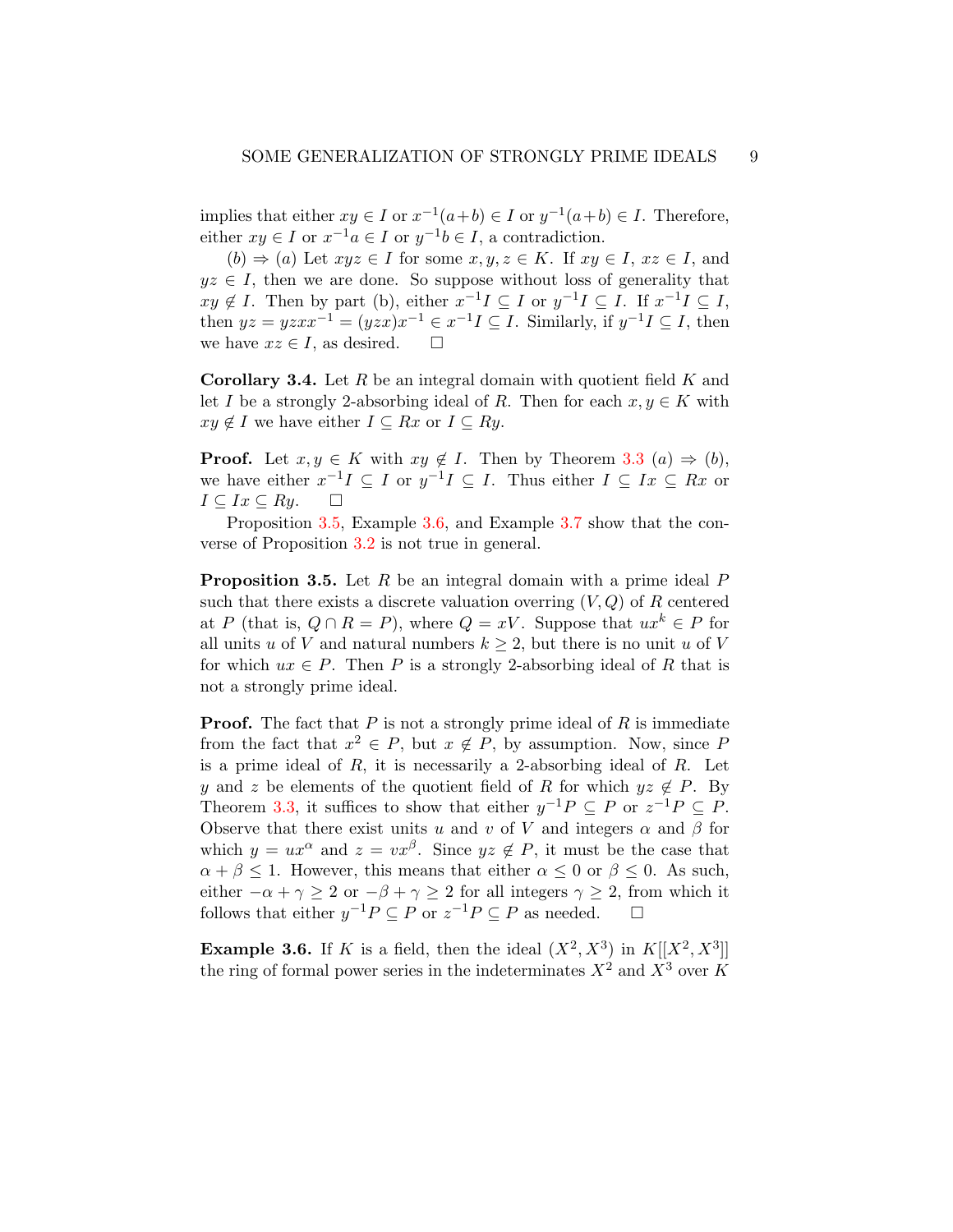is an example of a strongly 2-absorbing prime ideal that is not strongly prime.

<span id="page-9-0"></span>**Example 3.7.** If  $Q$  is the maximal ideal of a non-trivial  $DVR$ ,  $V$ , then  $Q^2$  is a strongly 2-absorbing ideal of V that is not a strongly prime ideal, since  $Q^2$  is not even a prime ideal of V.

**Proposition 3.8.** Let R be an integral domain with quotient field  $K$ , I be a strongly 2-absorbing ideal of  $R$ , and  $Q$  be a prime ideal of  $R$  which is properly contained in I. Then  $I/Q$  is a strongly 2-absorbing ideal of  $R/Q$ .

**Proof.** Clearly,  $I/Q$  is a 2-absorbing ideal of  $R/Q$ . Now let  $\phi$ :  $R \rightarrow R/Q$  denote the canonical homomorphism. Suppose that  $x_1 =$  $\phi(y_1)/\phi(z_1)$  and  $x_2 = \phi(y_2)/\phi(z_2)$  are elements of the quotient field of  $R/Q$  such that  $x_1x_2 \notin I/Q$ . Then  $(y_1/z_1)(y_2/z_2) \notin I$ . Hence if  $a \in I$ , we have  $(z_1/y_1)a \in I$  or  $(z_2/y_2)a \in I$  by using Theorem [3.3.](#page-7-2) We can assume without loss of generality that  $(z_1/y_1)a \in I$ . It follows that  $(\phi(z_1)/\phi(y_1))\phi(a) \in I/Q$ . Thus  $x^{-1}(I/Q) \subseteq I/Q$ , as needed.  $\Box$ 

**Remark 3.9.** Clearly, every strongly 2-absorbing ideal of  $R$  is a 2absorbing ideal of R. But the converse is not true in general. Because for example, if we consider the integral domain  $\mathbb{Z}$ , then  $K = \mathbb{Q}$  and  $(8/15)(3/2)(5/2) = 2 \in 2\mathbb{Z}$  implies that  $2\mathbb{Z}$  is not a strongly 2-absorbing ideal of  $\mathbb{Z}$ . But  $2\mathbb{Z}$  is a 2-absorbing ideal of  $\mathbb{Z}$ .

**Definition 3.10.** We say that an integral domain R is a 2-absorbing pseudo-valuation domain if every 2-absorbing ideal of R is a strongly 2-absorbing ideal of R.

Proposition 3.11. Every valuation domain is a 2-absorbing pseudovaluation domain.

**Proof.** Let V be a valuation domain, and let I be a 2-absorbing ideal of V. Suppose  $xyz \in I$ , where  $x, y, z \in K$ , the quotient field of V. If  $x, y$ , and z are in V, we are done. Suppose without loss of generality that  $x \notin V$ . Since V is a valuation domain, we have  $x^{-1} \in V$ . Hence  $yz = (x^{-1})(xyz) \in I$ , as needed.  $\square$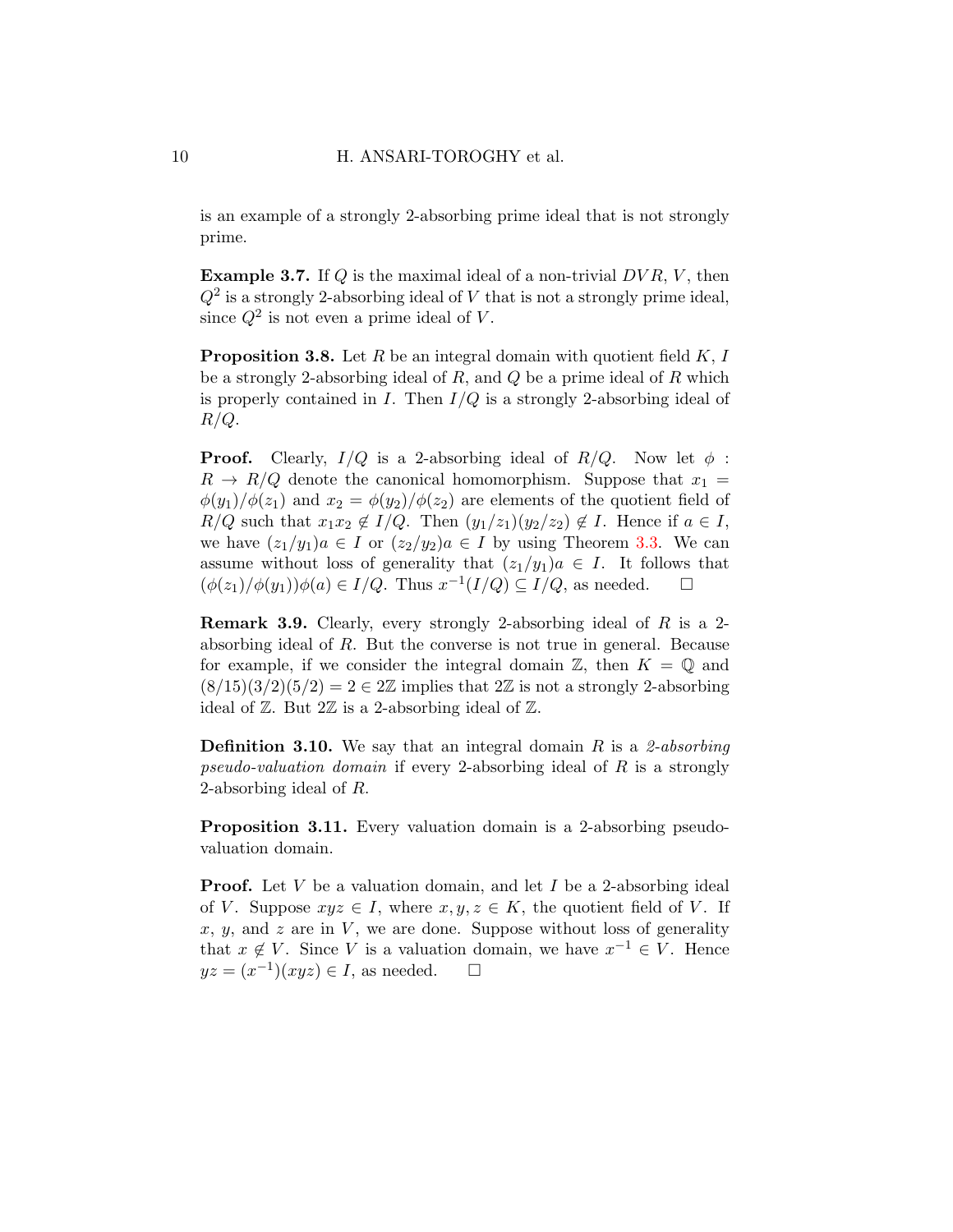**Definition 3.12.** Let R be an integral domain with quotient field  $K$ . We say that a non-zero prime ideal  $P$  of  $R$  is a *strongly semiprime* if whenever  $x^2 \in P$  for element  $x \in K$ , we have  $x \in P$ .

**Remark 3.13.** Let  $R$  be an integral domain with quotient field  $K$ . Clearly every non-zero strongly prime ideal of  $R$  is a strongly semiprime ideal of R. But as we see in the following example the converse is not true in general.

**Example 3.14.** Consider an integral domain  $\mathbb{Z}$ . Then  $K = \mathbb{Q}$  and  $(4/3)(3/2) = 2 \in 2\mathbb{Z}$  implies that  $2\mathbb{Z}$  is not a strongly prime ideal of  $\mathbb{Z}$ . But  $2\mathbb{Z}$  is a strongly semiprime ideal of  $\mathbb{Z}$ .

**Proposition 3.15.** Let R be an integral domain with quotient field  $K$ .

- (a) If  $P$  is a strongly semiprime and strongly 2-absorbing ideal of  $R$ , then  $P$  is a strongly prime ideal of  $R$ .
- (b) If  $P_1$  and  $P_2$  are strongly semiprime ideals of R, then  $P_1 \cap P_2$  is a strongly semiprime ideal of R.

**Proof.** (a) Let P be a strongly semiprime and strongly 2-absorbing ideal of R and let  $x \in K \setminus R$ . Then as P is strongly semiprime  $x^2 \notin P$ . Since P is strongly 2-absorbing, this implies that  $x^{-1}P \subseteq P$  by Theorem [3.3.](#page-7-2) Now the result follows from [\[8,](#page-15-0) Proposition 1.2].

(b) This is clear.  $\square$ 

<span id="page-10-0"></span>**Theorem 3.16.** Let  $R$  be an integral domain with quotient field  $K$  and let P and Q be non-zero strongly prime ideals of R. Then  $P \cap Q$  is a strongly 2-absorbing ideal of R.

**Proof.** The proof is similar to that of Theorem [2.10.](#page-5-0)  $\Box$ 

<span id="page-10-1"></span>**Proposition 3.17.** Let  $R$  be an integral domain with quotient field K and let I be a strongly 2-absorbing ideal of R. Then we have the following:

(a)  $\sqrt{I}$  is a strongly 2-absorbing ideal of R and  $x^2 \in I$  for every  $x \in$  $\sqrt{I}$ .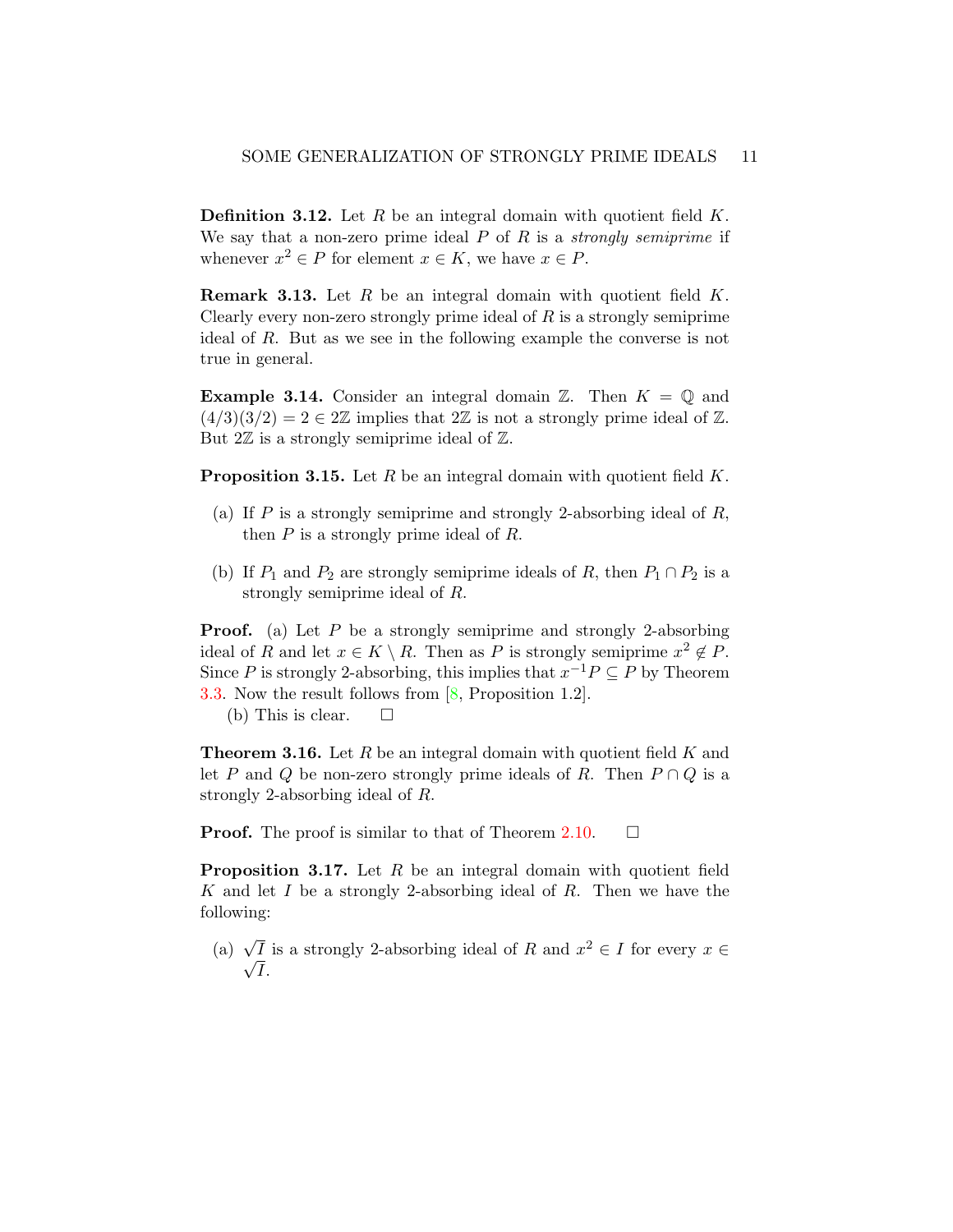(b) If S is a multiplicatively closed subset of R such that  $S \cap I = \emptyset$ , then  $S^{-1}I$  is a strongly 2-absorbing ideal of  $S^{-1}R$ .

**Proof.** (a) Since I is a strongly 2-absorbing ideal of R, observe that  $x^2 \in I$  for every  $x \in \sqrt{I}$ . Let  $x, y, z \in K$  such that  $xyz \in \sqrt{I}$ . Then  $(xyz)^2 = x^2y^2z^2 \in I$ . Since I is a strongly 2-absorbing ideal of R, we may assume without loss of generality that  $x^2y^2 \in I$ . Now since  $(xy)^2 = x^2y^2 \in I$ , we have  $xy \in \sqrt{I}$  as desired.

(b) The proof is similar to that of Proposition [2.11.](#page-6-0)  $\Box$ 

**Corollary 3.18.** Let R be an integral domain with quotient field  $K$ ,  $N$  be a submodule of a finitely generated R-module  $M$ , and let  $S$  be a multiplicatively closed subset of  $R$ . If  $N$  is a strongly 2-absorbing submodule and  $(N:_{R} M) \cap S = \emptyset$ , then  $S^{-1}N$  is a strongly 2-absorbing  $S^{-1}R$ -submodule of  $S^{-1}M$ .

**Proof.** As M is finitely generated,  $(S^{-1}N :_{S^{-1}R} S^{-1}M) = S^{-1}(N :_{R}$  $M$ ) by [\[10,](#page-15-7) Lemma 9.12]. Now the result follows from Proposition [3.17.](#page-10-1)  $\Box$ 

<span id="page-11-0"></span>**Theorem 3.19.** Let R be an integral domain with quotient field K and let  $I$  be a strongly 2-absorbing ideal of  $R$ . Then we have the following.

- (a) If J and H are ideals of R, then  $JH \subseteq I$  or  $I^2 \subseteq J \cup H$ .
- (b) If  $J$  and  $I$  are prime ideals of  $R$ , then  $J$  and  $I$  are comparable.

**Proof.** The proof is similar to that of Theorem [2.8.](#page-4-0)  $\Box$ 

**Corollary 3.20.** Let R be an integral domain with quotient field  $K$ and  $Q$  be a maximal ideal of  $R$ . If  $Q$  is a strongly 2-absorbing ideal of R, then R is a local ring with maximal ideal  $Q$ .

**Proof.** This follows from Theorem [3.19](#page-11-0) (b).  $\Box$ 

Recall that if  $K$  is the field of fractions of  $R$ , then an intermediate ring in the extension  $R \subseteq K$  is called an *overring* of R.

**Proposition 3.21.** Let R be an integral domain with quotient field  $K$ , I be a strongly 2-absorbing ideal of  $R$ , and let  $T$  be an overring of  $R$ . Then IT is a strongly 2-absorbing ideal of T.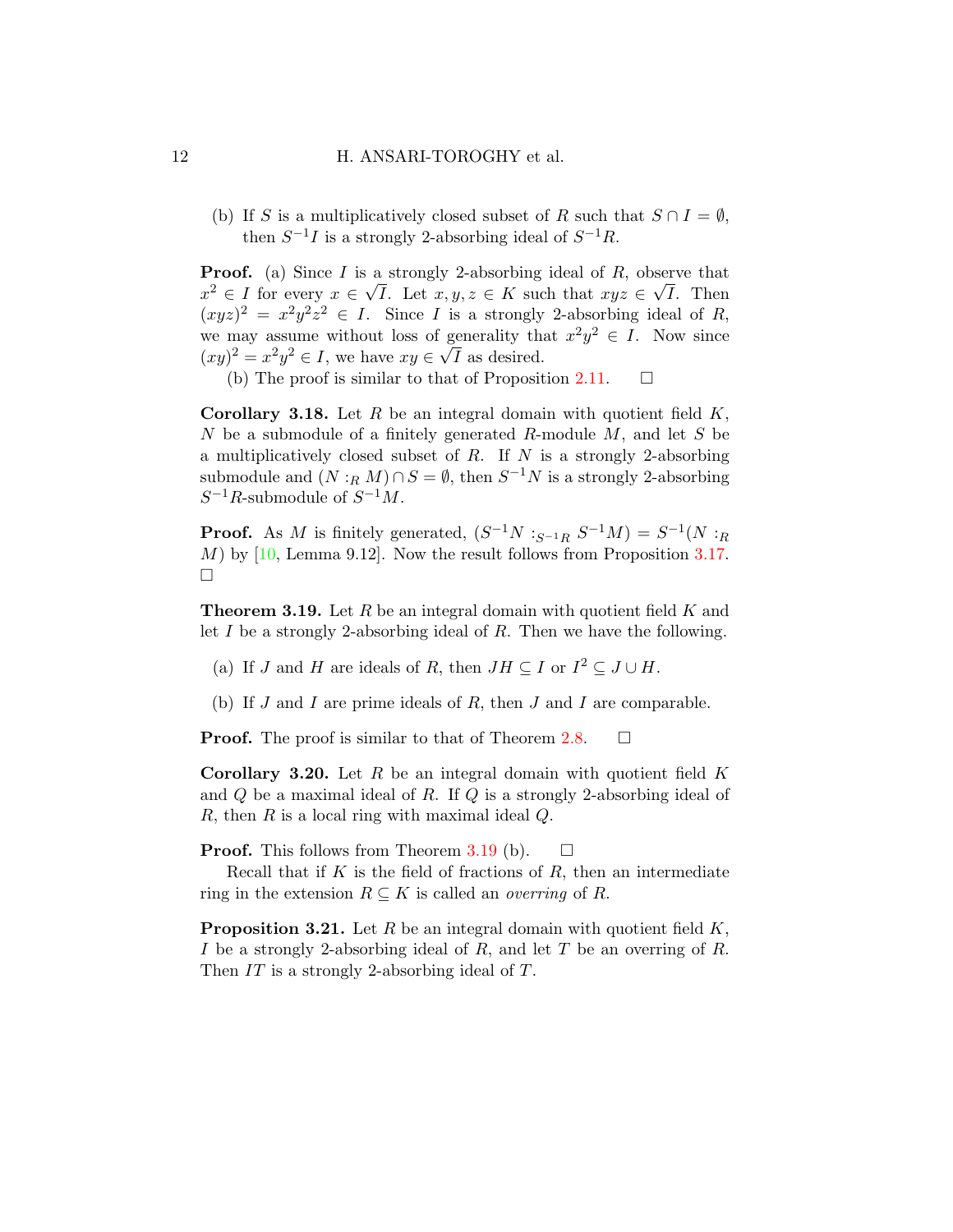**Proof.** Let  $x, y \in K$  and  $xy \notin IT$ . Then  $xy \notin I$ . Thus by Theorem [3.3,](#page-7-2) either  $x^{-1}I \subseteq I$  or  $y^{-1}I \subseteq I$ . Therefore, either  $x^{-1}IT \subseteq IT$  or  $y^{-1}IT \subseteq IT$ . Hence IT is a strongly 2-absorbing ideal of T, again by Theorem [3.3.](#page-7-2)  $\Box$ 

<span id="page-12-0"></span>**Proposition 3.22.** Let R be an integral domain with quotient field K and let  $\{I_{\lambda}\}_{\lambda \in \Lambda}$  be a chain of strongly 2-absorbing ideals of R. Then  $\sum_{\lambda \in \Lambda} I_{\lambda}$  is a strongly 2-absorbing ideal of R.

**Proof.** Suppose that  $x, y \in K$  with  $xy \notin \sum_{\lambda \in \Lambda} I_{\lambda}$  and we have  $x^{-1} \sum_{\lambda \in \Lambda} I_{\lambda} \nsubseteq \sum_{\lambda \in \Lambda} I_{\lambda}$  and  $y^{-1} \sum_{\lambda \in \Lambda} I_{\lambda} \nsubseteq \sum_{\lambda \in \Lambda} I_{\lambda}$ . Then there exist  $\alpha, \beta \in \Lambda$  such that  $x^{-1}I_{\alpha} \nsubseteq \sum_{\lambda \in \Lambda} I_{\lambda}$  and  $y^{-1}I_{\beta} \nsubseteq \sum_{\lambda \in \Lambda} I_{\lambda}$ . Hence,  $x^{-1}I_{\alpha} \nsubseteq I_{\alpha}$  and  $y^{-1}I_{\beta} \nsubseteq I_{\beta}$ . Thus  $y^{-1}I_{\alpha} \subseteq I_{\alpha}$  and  $x^{-1}I_{\beta} \subseteq I_{\beta}$ . By assumption,  $I_{\alpha} \subseteq I_{\beta}$  or  $I_{\beta} \subseteq I_{\alpha}$ . This implies that  $x^{-1}I_{\alpha} \subseteq x^{-1}I_{\beta} \subseteq I_{\beta}$  $I_{\beta} \subseteq \sum_{\lambda \in \Lambda} I_{\lambda}$  or  $y^{-1} I_{\beta} \subseteq y^{-1} I_{\alpha} \subseteq I_{\alpha} \subseteq \sum_{\lambda \in \Lambda} I_{\lambda}$ . This is a contradic-tion. Thus by Theorem [3.3,](#page-7-2)  $\sum_{\lambda \in \Lambda} I_{\lambda}$  is a strongly 2-absorbing ideal of  $R. \Box$ 

Recall that a chained ring is any ring whose set of ideals is totally ordered by inclusion.

**Corollary 3.23.** If  $R$  is a chained ring and contains a strongly 2absorbing ideal, then R contains a unique largest strongly 2-absorbing ideal.

Proof. This is proved easily by using Zorn's Lemma and Proposition  $3.22. \square$  $3.22. \square$ 

An R-module M is said to be a *multiplication module* if for every submodule N of M there exists an ideal I of R such that  $N = IM$  [\[6\]](#page-15-8).

**Corollary 3.24.** Let  $R$  be an integral domain which is a chained ring with quotient field  $K$  and  $M$  be a faithful finitely generated multiplication R-module. If  $\{N_i\}_{i\in I}$  is a family of strongly 2-absorbing submodules of M, then  $\sum_{i \in I} N_i$  is a strongly 2-absorbing submodule of M.

Proof. This follows from Proposition [3.22](#page-12-0) and the fact that

$$
(\sum_{i \in I} (N_i :_R M) M :_R M) = \sum_{i \in I} (N_i :_R M)
$$

by [\[7,](#page-15-9) Theorem 3.1].  $\square$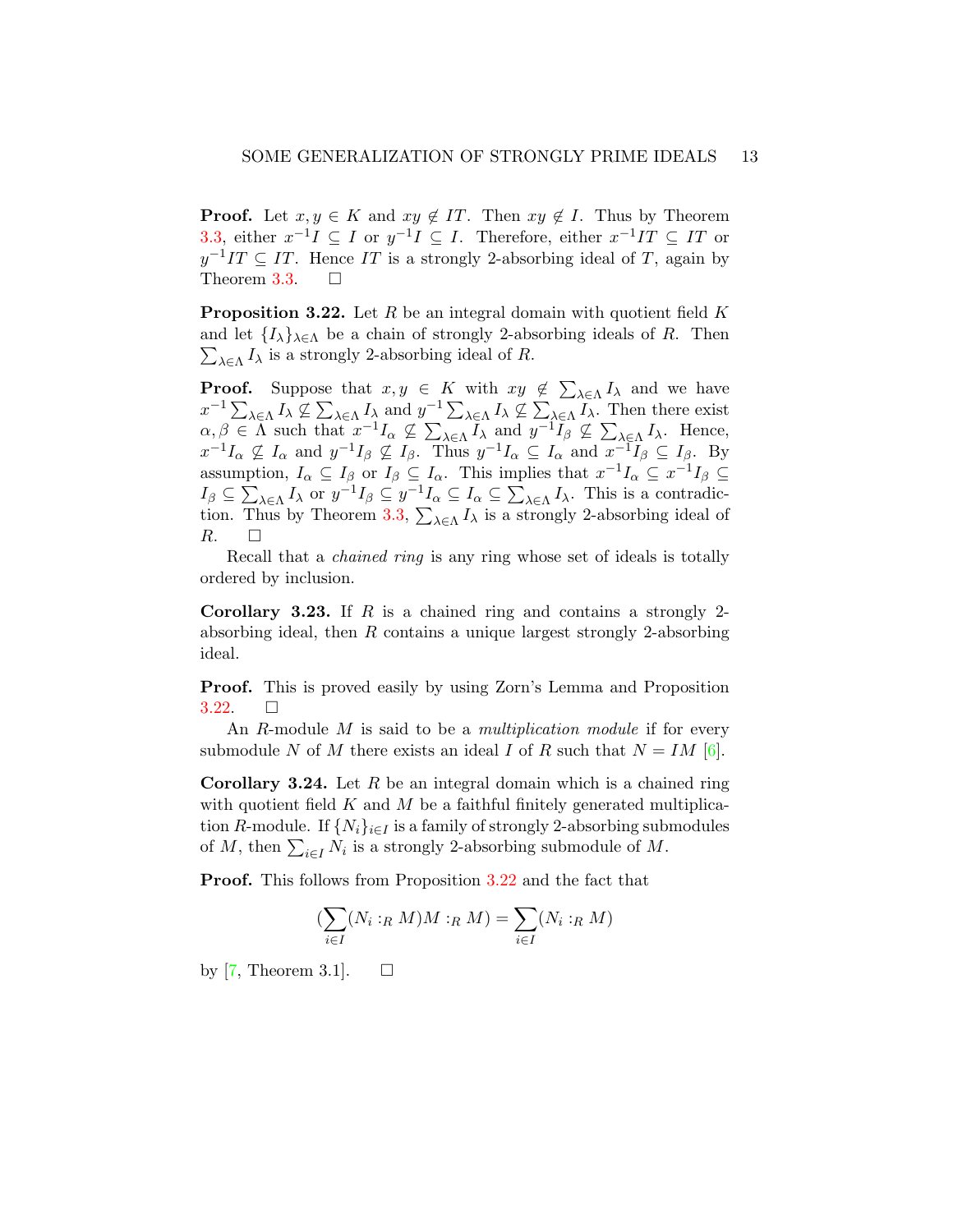**Proposition 3.25.** Let R be an integral domain with quotient field K and  $M$  be an  $R$ -module. Then we have the following:

- (a) If N is a strongly 2-absorbing submodule of M and  $r \in K$  such that  $r^{-1} \in R$ , then  $(N : M r)$  is a strongly 2-absorbing submodule of M.
- (b) If  $f : M \to \hat{M}$  is a monomorphism of R-modules, then N is a strongly 2-absorbing submodule of M if and only if  $f(N)$  is a strongly 2-absorbing submodule of  $f(M)$ .
- (c) If  $N_1, N_2$  are two submodules of M with  $(N_1 :_R M)$  and  $(N_2 :_R M)$ strongly prime ideals of R, then  $N_1 \cap N_2$  is a strongly 2-absorbing submodule of M.

**Proof.** (a) The proof is similar to that of Proposition [2.13](#page-6-1) (a).

(b) The proof is similar to that of Proposition [2.13](#page-6-1) (b).

(c) Since  $(N_1 \cap N_2 :_R M) = (N_1 :_R M) \cap (N_2 :_R M)$ , the result follows from Proposition [3.16.](#page-10-0)  $\Box$ 

<span id="page-13-0"></span>**Proposition 3.26.** Let  $R$  be an integral domain with quotient field  $K$ , M be an R-module, and let  ${K_i}_{i\in I}$  be a chain of strongly 2-absorbing submodules of M. Then  $\bigcap_{i\in I} K_i$  is a strongly 2-absorbing submodule of  $M$ .

**Proof.** Let  $a, b, c \in K$  and  $abc \in (\bigcap_{i \in I} K_i :_R M) = \bigcap_{i \in I} (K_i :_R M)$ . Assume to the contrary that  $ab \notin \bigcap_{i \in I} (K_i :_R M), bc \notin \bigcap_{i \in I} (K_i :_R M),$ and  $ac \notin \bigcap_{i \in I} (K_i :_R M)$ . Then there are  $m, n, t \in I$  where  $ab \notin (K_n :_R K)$ *M*),  $bc \notin (K_m :_R M)$ , and  $ac \notin (K_t :_R M)$ . Since  $\{K_i\}_{i \in I}$  is a chain, we can assume without loss of generality that  $K_m \subseteq K_n \subseteq K_t$ . Then

$$
(K_m:_{R} M) \subseteq (K_n:_{R} M) \subseteq (K_t:_{R} M).
$$

As  $abc \in (K_m :_R M)$ , we have  $ab \in (K_m :_R M)$  or  $ac \in (K_m :_R M)$  or  $bc \in (K_m :_R M)$ . In any case, we have a contradiction.  $\square$ 

**Definition 3.27.** Let R be an integral domain with quotient field  $K$ . We say that a strongly 2-absorbing submodule  $N$  of an  $R$ -module  $M$  is a minimal strongly 2-absorbing submodule of a submodule H of M, if  $H \subseteq N$  and there does not exist a strongly 2-absorbing submodule T of M such that  $H \subset T \subset N$ .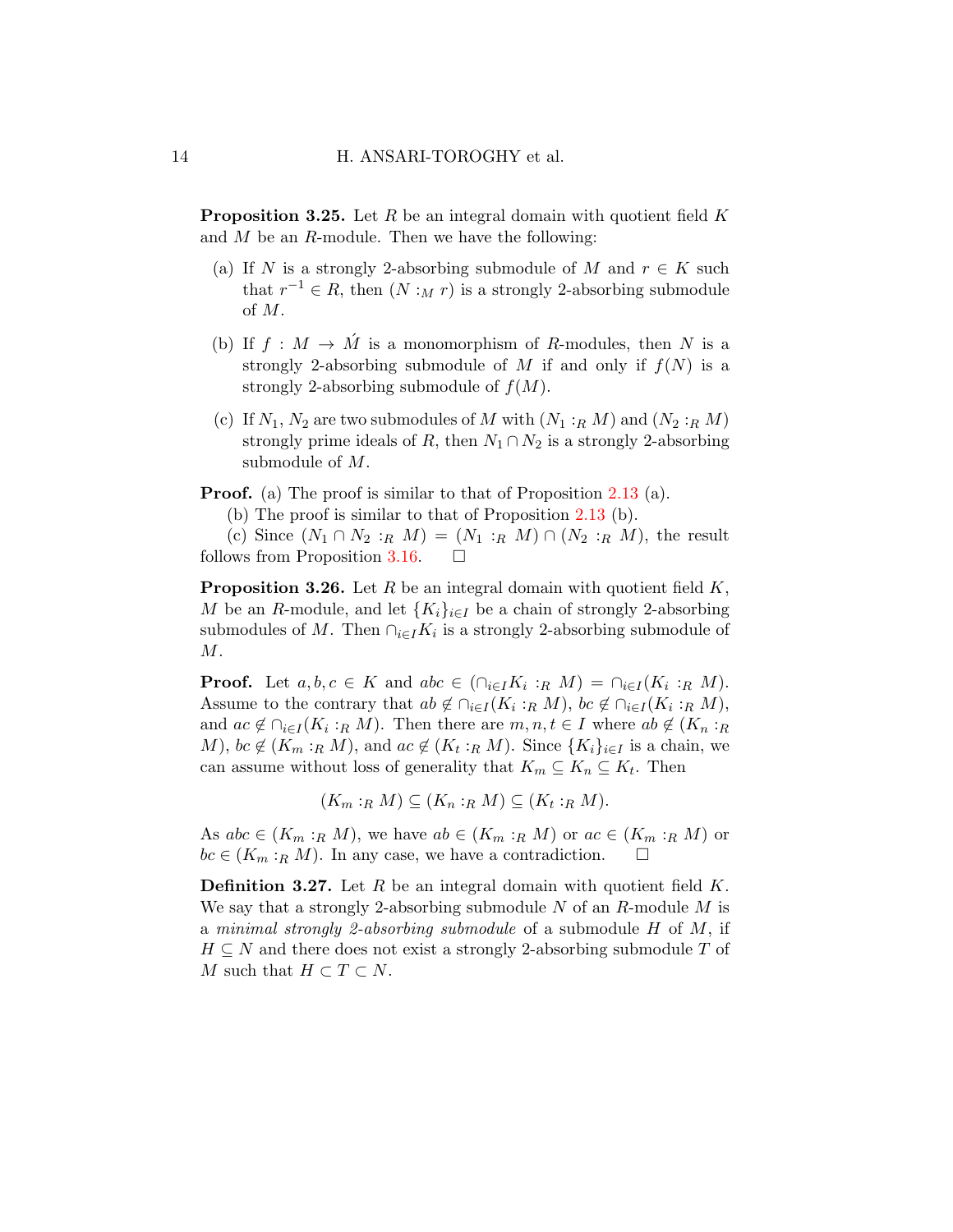It should be noted that a minimal strongly 2-absorbing submodule of M means that a minimal strongly 2-absorbing submodule of the submodule 0 of M.

**Lemma 3.28.** Let  $R$  be an integral domain with quotient field  $K$  and let M be an R-module. Then every strongly 2-absorbing submodule of M contains a minimal strongly 2-absorbing submodule of M.

Proof. This is proved easily by using Zorn's Lemma and Proposition  $3.26.$   $\Box$ 

<span id="page-14-0"></span>**Theorem 3.29.** Let R be an integral domain with quotient field K and let M be a Noetherian R-module. Then M contains a finite number of minimal strongly 2-absorbing submodules.

**Proof.** Suppose that the result is false. Let  $\Sigma$  denote the collection of all proper submodules N of M such that the module  $M/N$  has an infinite number of minimal strongly 2-absorbing submodules. Since  $0 \in$  $Σ$ , we have  $Σ ≠ ∅$ . Therefore Σ has a maximal member T, since M is a Noetherian  $R$ -module. Clearly,  $T$  is not a strongly 2-absorbing submodule. Therefore, there exist  $a, b, c \in K$  such that  $abc(M/T) = 0$ but  $ab(M/T) \neq 0$ ,  $ac(M/T) \neq 0$ , and  $bc(M/T) \neq 0$ . The maximality of T implies that  $M/(T + abM)$ ,  $M/(T + acM)$ , and  $M/(T + bcM)$  have only finitely many minimal strongly 2-absorbing submodules. Suppose  $P/T$  is a minimal strongly 2-absorbing submodule of  $M/T$ . So abcM  $\subseteq$  $T \subseteq P$ , which implies that  $abM \subseteq P$  or  $acM \subseteq P$  or  $bcM \subseteq P$ . Thus  $P/(T + abM)$  is a minimal strongly 2-absorbing submodule of  $M/(T +$  $abM$ ) or  $P/(T + bcM)$  is a minimal strongly 2-absorbing submodule of  $M/(T + bcM)$  or  $P/(T + acM)$  is a minimal strongly 2-absorbing submodule of  $M/(T + a c)$ . Thus, there are only a finite number of possibilities for the submodule  $M/T$ . This is a contradiction.  $\square$ 

#### Acknowledgements

The authors would like to express their appreciation to the referees for careful reading and valuable comments. Also, the authors would like to thank Professor Andrew Hetzel for his helpful suggestions and useful comments.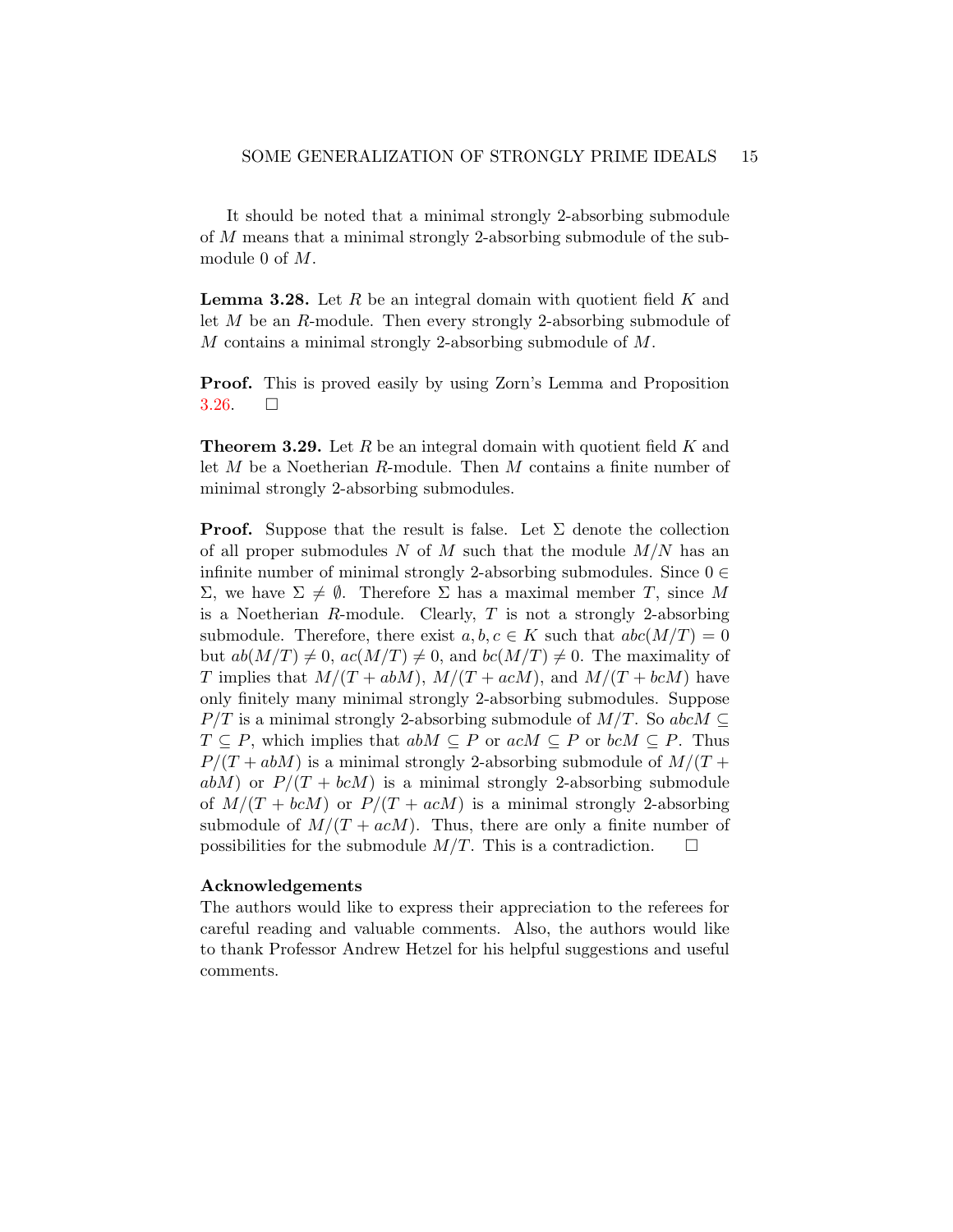#### 16 H. ANSARI-TOROGHY et al.

# References

- <span id="page-15-4"></span>[1] D.D. Anderson and D.F. Anderson, Multiplicatively closed subsets of fields, Houston J. Math. 13 (1989), 1-11.
- <span id="page-15-6"></span>[2] D.F. Anderson and J. Park, Rooty and root-closed domains, Advances in Commutative ring theory, Lecture Notes Pure Applied Math., Marcel Dekker 205 (1999), 87-99.
- <span id="page-15-2"></span>[3] A. Badawi, On 2-absorbing ideals of commutative rings, Bull. Austral. Math. Soc. 75 (2007), 417-429.
- <span id="page-15-1"></span>[4] A. Badawi and E.G. Houston, Powerful ideals, strongly primary ideals, almost pseudo-valuation domains, and conductive domains, Comm. Algebra, 30 (2002), 1591-1606.
- <span id="page-15-3"></span>[5] A. Badawi, U. Tekir, and E. Yetkin, On 2-absorbing primary ideals in commutative rings, Bull. Korean Math. Soc., 51 (4) (2014), 1163- 1173.
- <span id="page-15-8"></span>[6] A. Barnard, Multiplication modules, J. Algebra 71 (1981), 174-178.
- <span id="page-15-9"></span>[7] Z.A. El-Bast and P.F. Smith, Multiplication modules, Comm. Al $qebra$  16 (1988), 755-779.
- <span id="page-15-0"></span>[8] J. Hedstrom and G. Houston, Pseudo-valuation domains, Pacific J. Math. 75 (1) (1978), 137-147.
- <span id="page-15-5"></span>[9] J. Sato and T. Sugatani, On the radical ideal of seminormal rings, Comm. Algebra 18 (1990), 441-451.
- <span id="page-15-7"></span>[10] R.Y. Sharp, Step in commutative algebra, Cambridge University Press, 1990.

#### Habibollah Ansari-Toroghy

Professor of Mathematics Department of Pure Mathematics, Faculty of Mathematical Sciences University of Guilan Rasht, Iran E-mail: ansari@guilan.ac.ir